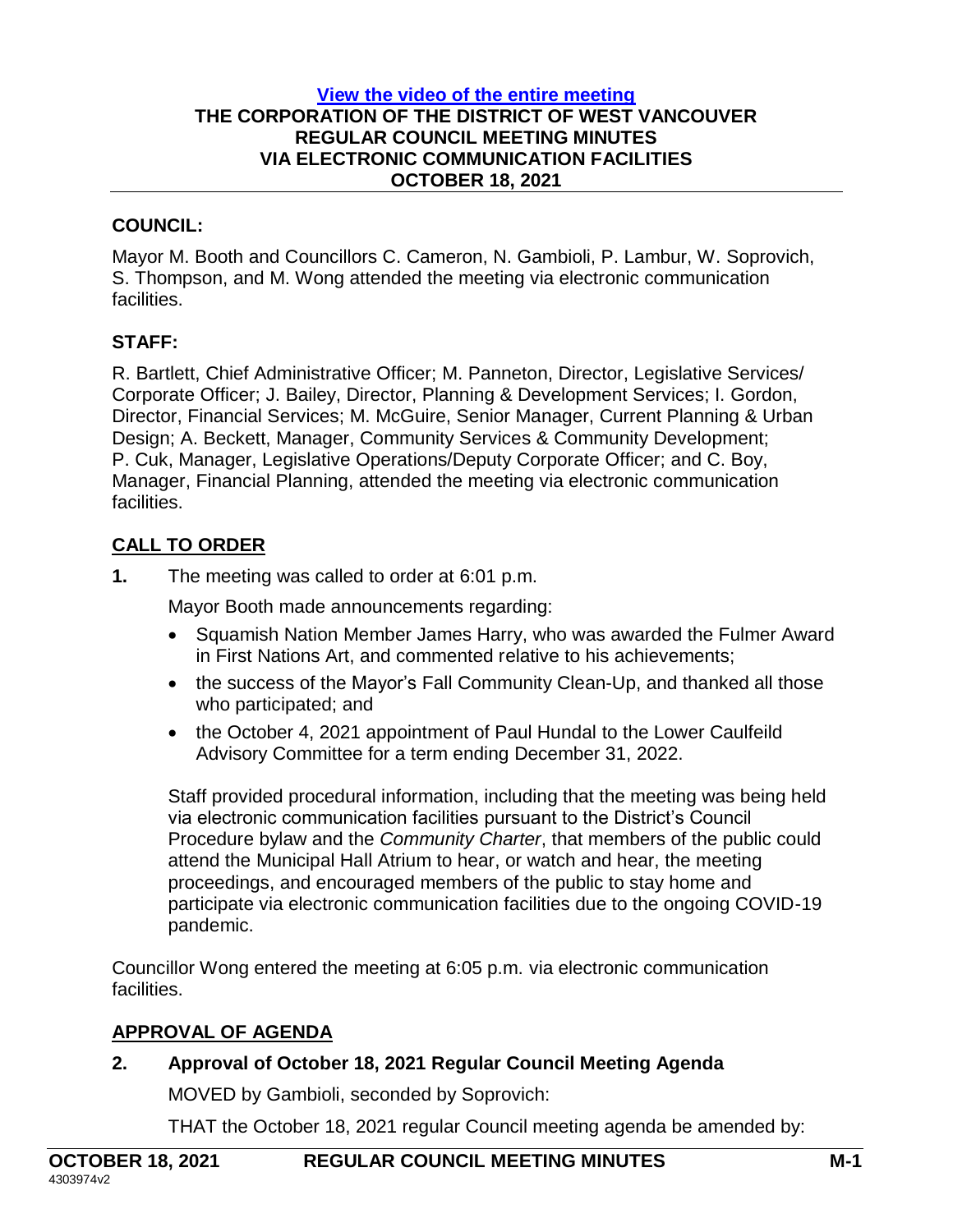- withdrawing Item 8 regarding Proposed Drainage Development Cost Charge Reserve Fund Expenditure Bylaw No. 5157, 2021; and
- adding Item 13.4 regarding Proposed Amendment to 2021 Council Meeting Schedule;

AND THAT the agenda be approved as amended.

CARRIED

# **ADOPTION OF MINUTES**

# **3. Adoption of Council Meeting Minutes**

MOVED by Soprovich, seconded by Wong:

THAT the following minutes be adopted as circulated:

- September 27, 2021 special (open session) and regular Council meetings;
- September 29, 2021 special Council meeting; and
- October 4, 2021 special (open session) and regular Council meetings.

CARRIED

# **REPORTS**

## **4. COVID-19 Impact Assistance Grant for Not-for-Profit Organizations: Funding Recommendations** (File: 0116-20-CGC1)

Councillor Soprovich left the meeting at 6:18 p.m. and returned to the meeting at 6:19 p.m. via electronic communication facilities.

Staff and P. Mitchell (Former Chair, Community Grants Committee) spoke relative to the subject report and responded to Council's questions.

MOVED by Wong, seconded by Cameron:

THAT

- 1. the Community Grants Committee's recommendations for allocations of the COVID-19 Impact Assistance Grant for Not-for-Profit Organizations, attached as Appendix A to the September 20, 2021 report titled COVID-19 Impact Assistance Grant for Not-for-Profit Organizations: Funding Recommendations, be approved;
- 2. the Community Grants Committee's recommendations that the COVID-19 Impact Assistance Grant for Not-for-Profit Organizations be allocated to the West Vancouver Chamber of Commerce and to the West Vancouver Legion, as outlined in Appendix B to the September 20, 2021 report titled COVID-19 Impact Assistance Grant for Not-for-Profit Organizations: Funding Recommendations, be approved; and
- 3. unallocated funds from the original \$300,000 COVID-19 Impact Assistance Grant for Not-for-Profit Organizations' budget be carried forward and added to the 2022 Community Grants Program budget in order to provide a one-time increase to funding for 2022.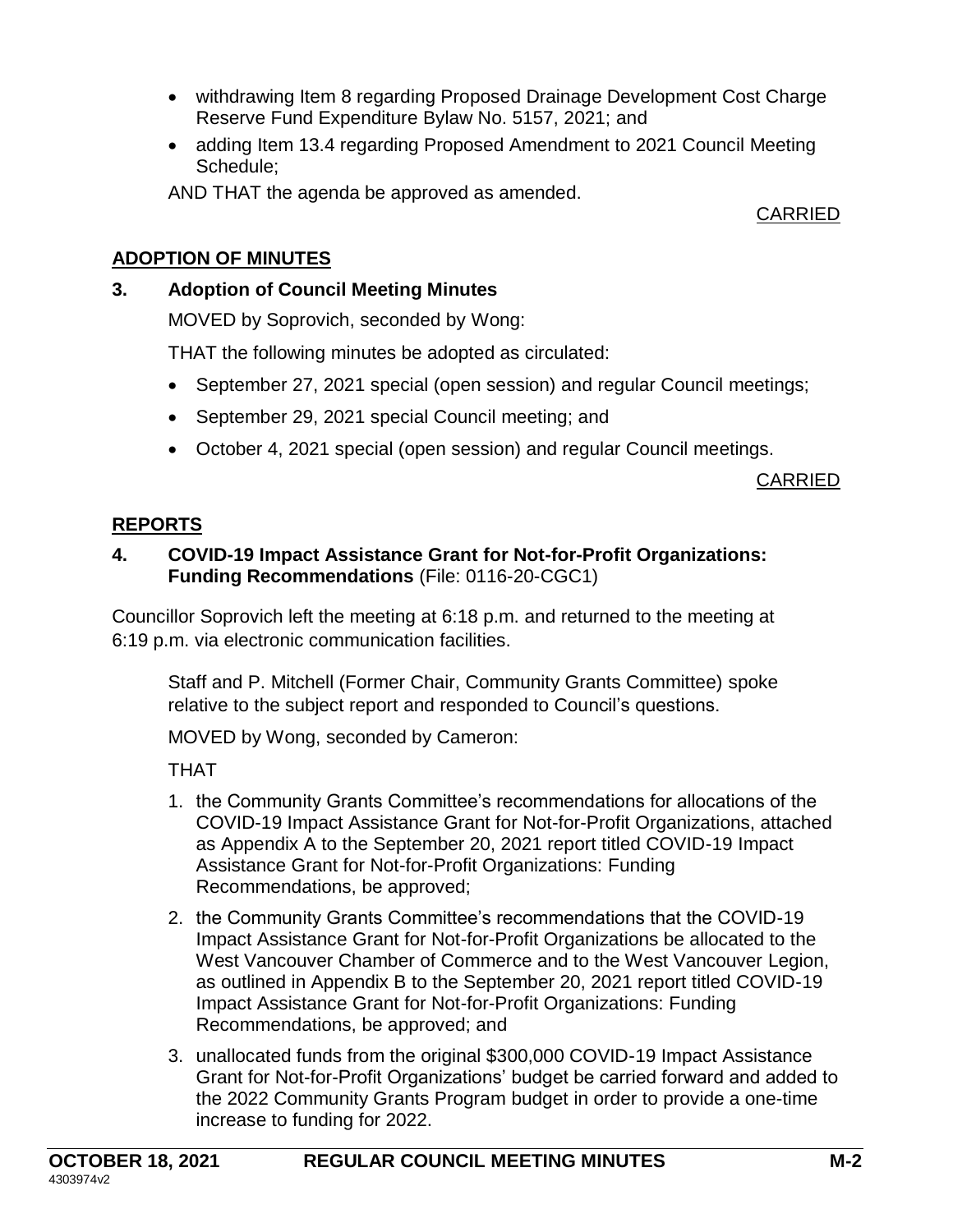Council members commented. The question was called on the motion.

CARRIED

**5. Proposed 2021-2025 Five-Year Financial Plan Bylaw No. 5111, 2021, Amendment Bylaw No. 5154, 2021** (File: 1610-20-5154)

Staff responded to Council's questions.

MOVED by Cameron, seconded by Gambioli:

THAT proposed "Five-Year Financial Plan Bylaw No. 5111, 2021, Amendment Bylaw No. 5154, 2021" be read a first, second, and third time.

CARRIED

#### **6. Proposed Rezoning and Development Permit for 2204 Bellevue Avenue and 177 22nd Street** (File: 1610-20-5159 / 1010-20-20-083)

Councillor Wong left the meeting at 6:49 p.m. and returned to the meeting at 6:52 p.m. via electronic communication facilities.

Staff provided a presentation and responded to Council's questions.

MOVED by Gambioli, seconded by Cameron:

THAT proposed "Zoning Bylaw No. 4662, 2010, Amendment Bylaw No. 5159, 2021" be read a first time.

Council members commented. The question was called on the motion.

DEFEATED

Councillors Lambur, Soprovich, Thompson, and Wong voted in the negative

#### **7. Proposed Rezoning and Development Variance Permit for 2870 Bellevue Avenue** (File: 1610-20-5161 / 1010-20-21-078)

Councillor Soprovich: left the meeting at 7:52 p.m.; returned to the meeting at 7:53 p.m. via electronic communication facilities; left the meeting at 7:54 p.m.; and returned to the meeting at 7:55 p.m. via electronic communication facilities.

Staff provided a presentation and responded to Council's questions.

MOVED by Cameron, seconded by Thompson:

THAT proposed "Zoning Bylaw No. 4662, 2010, Amendment Bylaw No. 5161, 2021" be read a first time.

Council members commented. The question was called on the motion.

CARRIED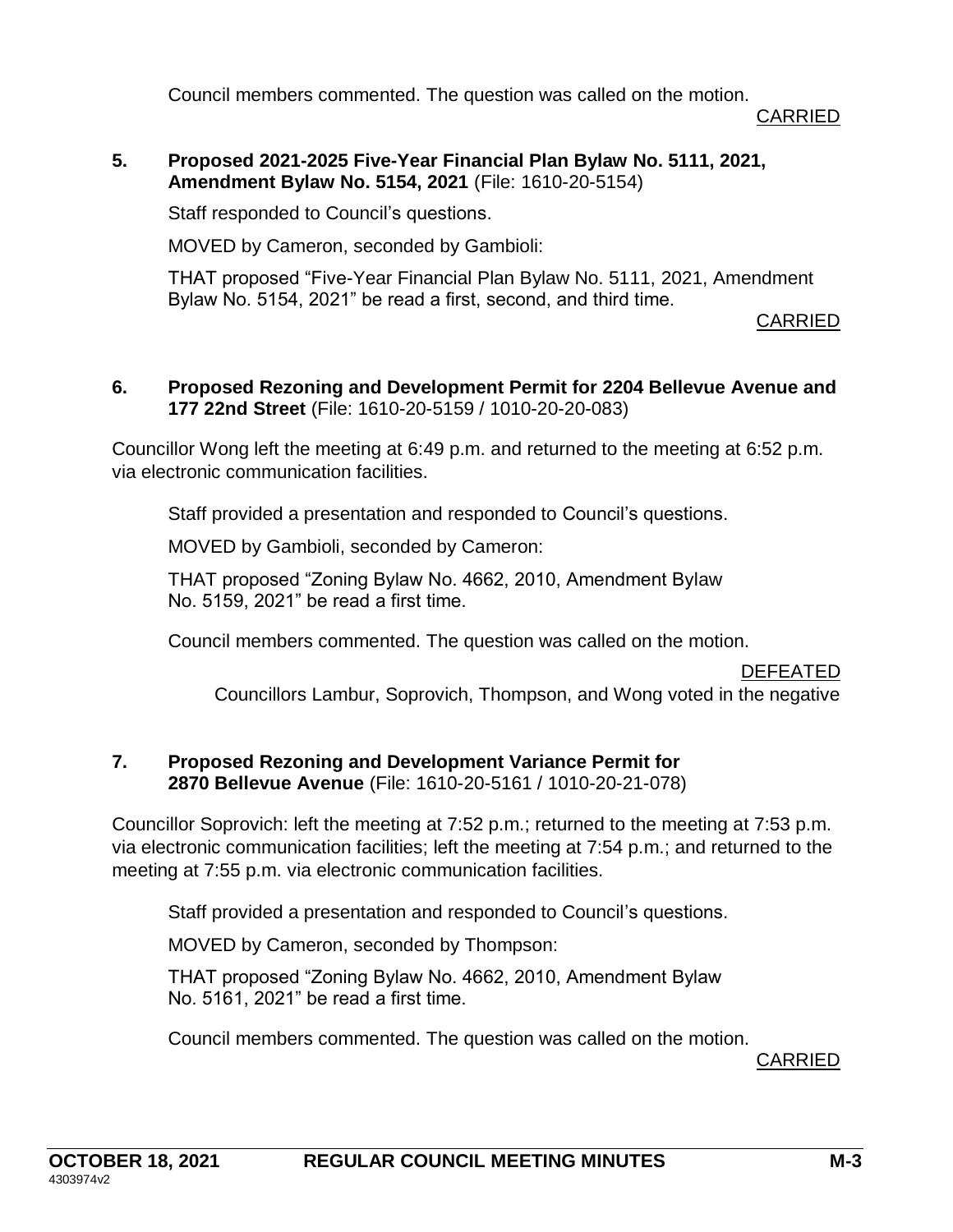MOVED by Cameron, seconded by Thompson:

THAT proposed "Zoning Bylaw No. 4662, 2010, Amendment Bylaw No. 5161, 2021" be presented at a public hearing scheduled for November 23, 2021 at 6 p.m. at West Vancouver Municipal Hall via electronic communication facilities, and that notice be given of the scheduled public hearing.

CARRIED

MOVED by Cameron, seconded by Thompson:

THAT proposed Development Variance Permit 21-078 be presented at a public meeting scheduled for November 23, 2021 at 6 p.m. at West Vancouver Municipal Hall via electronic communication facilities, to be held concurrently with the public hearing scheduled for November 23, 2021 at 6 p.m. at West Vancouver Municipal Hall via electronic communication facilities, and that notice be given of the scheduled public meeting.

CARRIED

**8. Proposed Drainage Development Cost Charge Reserve Fund Expenditure Bylaw No. 5157, 2021** (File: 1610-20-5157)

Withdrawn.

## **9. Proposed Official Community Plan and Zoning Amendment for 5826 Eagle Island** (File: 1010-20-21-123)

Councillor Gambioli left the meeting at 8:06 p.m. and returned to the meeting at 8:09 p.m. via electronic communication facilities. Councillor Soprovich left the meeting at 8:15 p.m. and returned to the meeting at 8:16 p.m. via electronic communication facilities. Councillor Wong left the meeting at 8:18 p.m. and returned to the meeting at 8:21 p.m. via electronic communication facilities.

Staff provided a presentation and responded to Council's questions.

Mayor Booth declared a short recess at 8:21 p.m. and reconvened the meeting at 8:30 p.m. with the following members of Council and staff present via electronic communication facilities:

Mayor M. Booth and Councillors C. Cameron, N. Gambioli, P. Lambur, W. Soprovich, and S. Thompson; and

R. Bartlett (Chief Administrative Officer); M. Panneton (Director, Legislative Services/ Corporate Officer); J. Bailey (Director, Planning & Development Services); M. McGuire (Senior Manager, Current Planning & Urban Design); and P. Cuk (Manager, Legislative Operations/Deputy Corporate Officer).

P. Skill (5780 Eagle Harbour Road) spoke in opposition to the proposed Official Community Plan and Zoning Amendment application.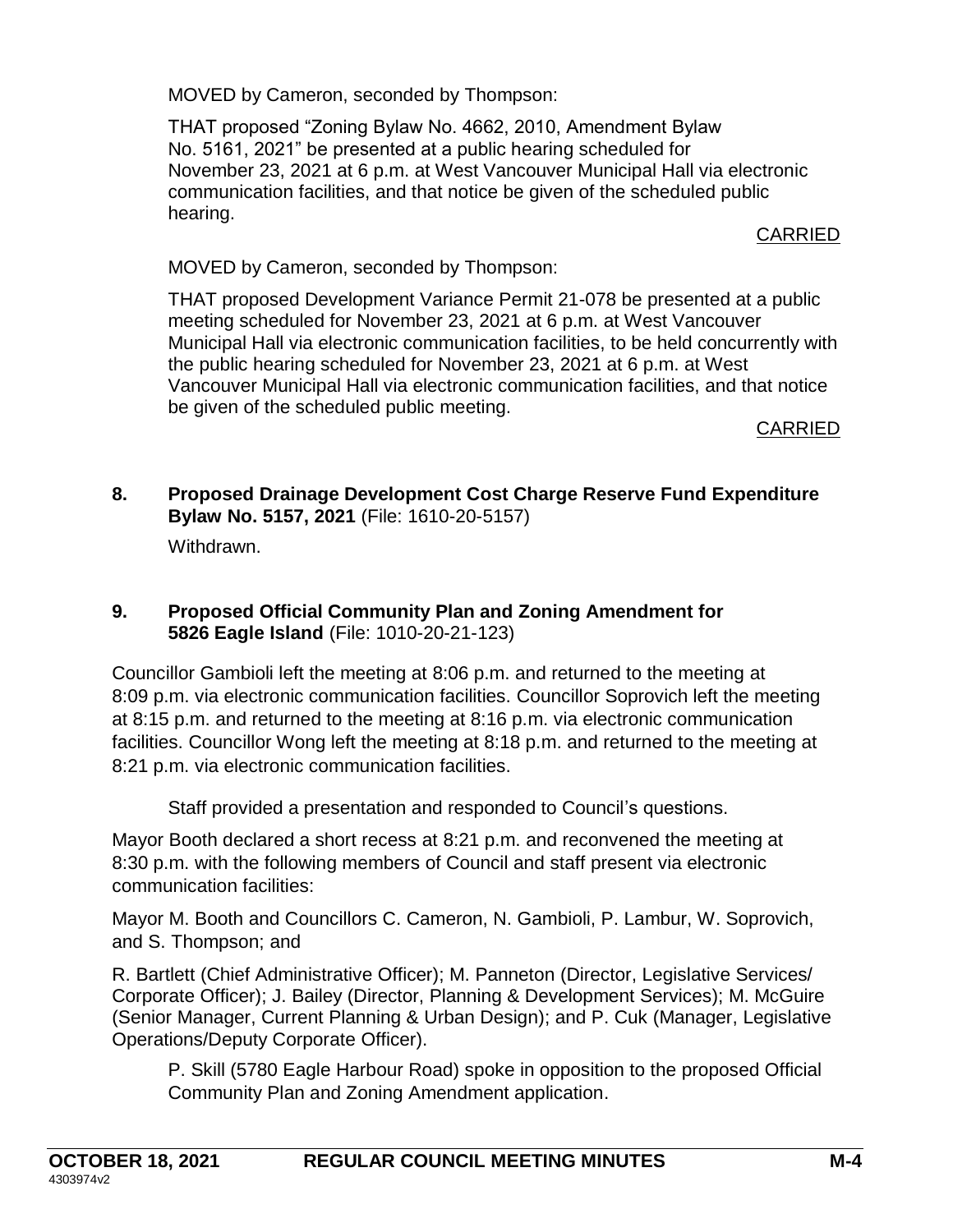Councillor Wong returned to the meeting at 8:32 p.m. via electronic communication facilities.

A. Steininger (2234 Mathers Avenue) spoke in opposition to the proposed Official Community Plan and Zoning bylaw amendments.

T. Duncan (5822 Eagle Island) spoke in opposition to the proposed Official Community Plan and Zoning bylaw amendments.

G. Sinclair (5870 Eagle Island) spoke in opposition to the proposed Official Community Plan and Zoning bylaw amendments.

C. Poulter (5826 Eagle Island) spoke in support of the proposed Official Community Plan and Zoning bylaw amendments.

J. Ochs (5861 Eagle Island) spoke in opposition to the proposed Official Community Plan and Zoning bylaw amendments.

Councillor Soprovich left the meeting at 8:52 p.m.

J. Amery (5821 Eagle Island) spoke in opposition to the proposed Official Community Plan and Zoning bylaw amendments.

S. Follett (5880 Eagle Island) spoke in opposition to the proposed Official Community Plan and Zoning bylaw amendments.

Councillor Soprovich returned to the meeting at 8:57 p.m. via electronic communication facilities.

P. Hindley (5834 Eagle Island) spoke in opposition to the proposed Official Community Plan and Zoning bylaw amendments.

D. Nelson (5803 Eagle Island) spoke in opposition to the proposed Official Community Plan and Zoning bylaw amendments.

J. Armstrong (5856 Eagle Island) spoke in opposition to the proposed Official Community Plan and Zoning bylaw amendments.

P. Lebel (5830 Eagle Island) spoke in opposition to the proposed Official Community Plan and Zoning bylaw amendments.

Councillor Wong left the meeting at 9:10 p.m.

B. McKenzie (5814 Eagle Island) spoke in opposition to the proposed Official Community Plan and Zoning bylaw amendments.

E. Reisen (5874 Eagle Island) spoke in opposition to the proposed Official Community Plan and Zoning bylaw amendments.

K. Hughes (5821 Eagle Island) spoke in opposition to the proposed Official Community Plan and Zoning bylaw amendments.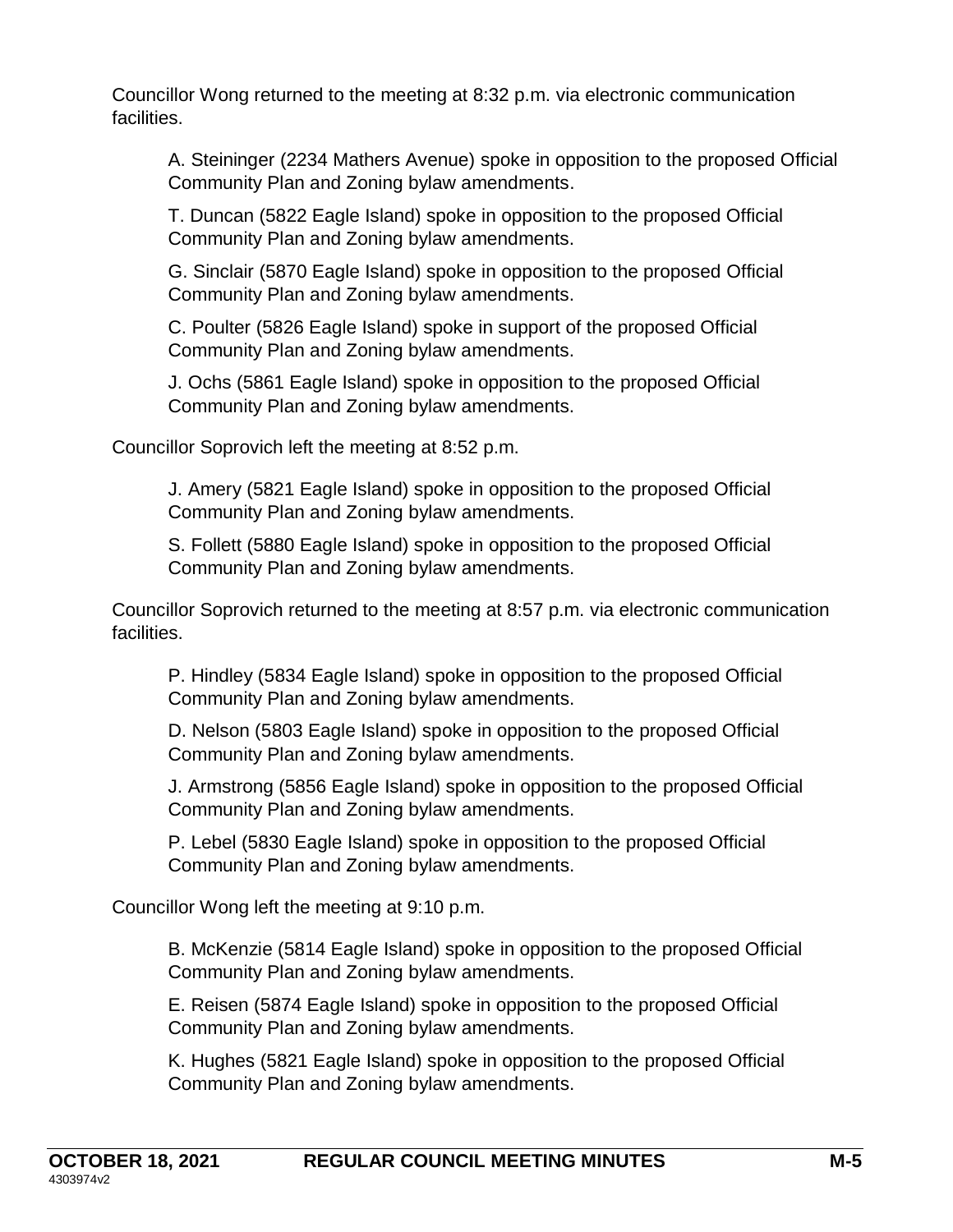Councillor Wong returned to the meeting at 9:15 p.m. via electronic communication facilities.

P. O'Neill (Eagle Island) spoke in opposition to the proposed Official Community Plan and Zoning bylaw amendments.

C. White (address not provided) spoke in opposition to the proposed Official Community Plan and Zoning bylaw amendments.

S. O'Neill (5839 Eagle Island) spoke in opposition to the proposed Official Community Plan and Zoning bylaw amendments.

K. Mori (5817 Eagle Island) spoke in opposition to the proposed Official Community Plan and Zoning bylaw amendments.

Staff responded to a Council member's question.

MOVED by Soprovich, seconded by Booth:

THAT the proposed Official Community Plan and Zoning Amendment application for 5826 Eagle Island be refused.

Council members commented. The question was called on the motion. Mayor Booth held a poll vote on the motion.

| <b>NAY</b> |
|------------|
| <b>YEA</b> |
| <b>YEA</b> |
| <b>YEA</b> |
| <b>NAY</b> |
| <b>YEA</b> |
| <b>YEA</b> |
|            |

CARRIED

Councillors Lambur and Wong voted in the negative

### **10. Proposed Temporary Use Permits for Cannabis Retail**

(File: 1010-20-20-112 / 21-004/036/071/072/094/097/098/099/102)

Staff provided a presentation and responded to Council's questions. Council members commented.

MOVED by Booth, seconded by Cameron:

THAT

1) the following Temporary Use Permit (TUP) applications:

No. 20-112 for 1453 Bellevue Avenue; No. 21-072 for 1528 Marine Drive; No. 21-094 for 1443 Clyde Avenue; No. 21-097 for 1519 Clyde Avenue; No. 21-099 for 1437 Clyde Avenue; and No. 21-102 for 1480 Marine Drive;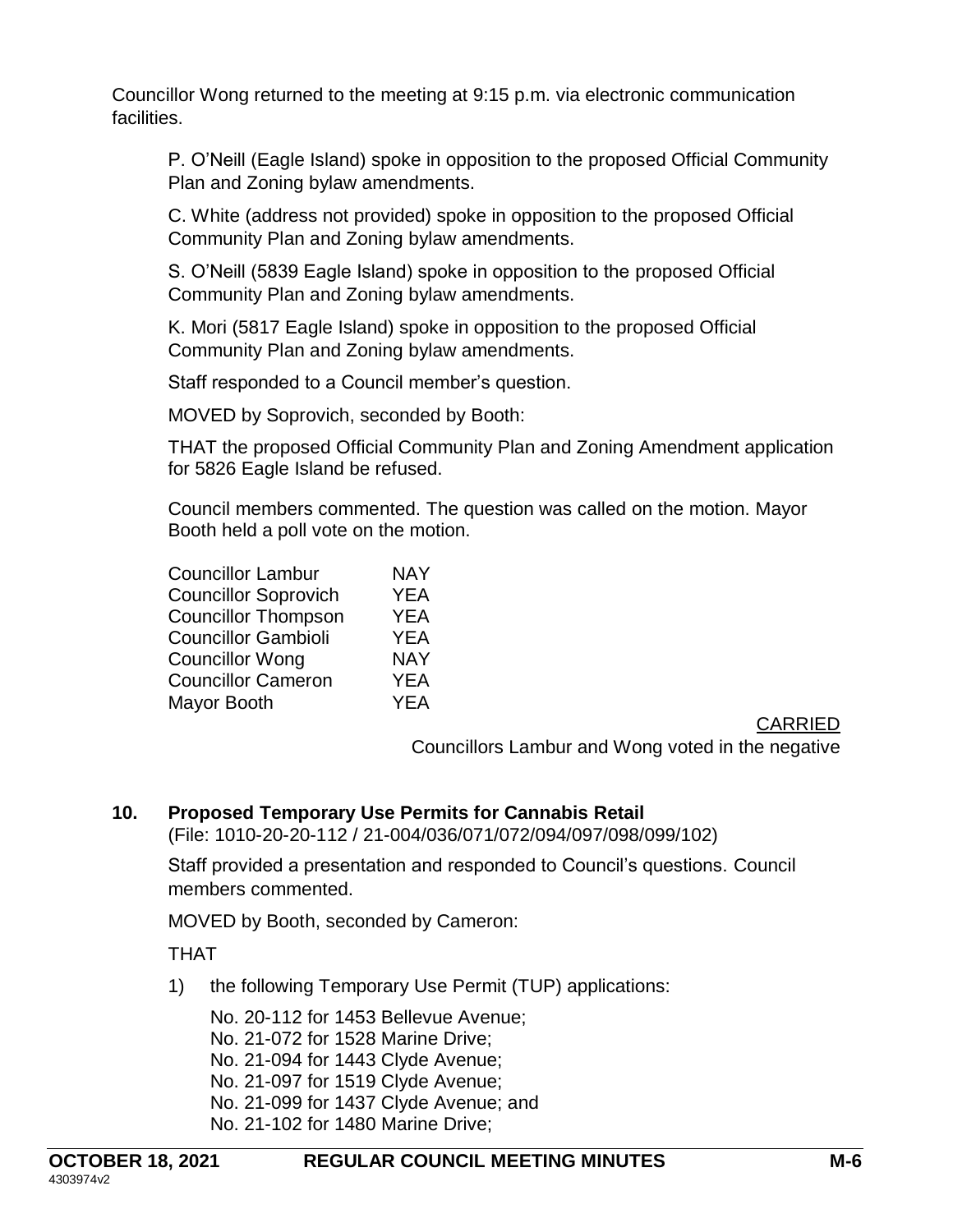No. 21-004 for 6609 Royal Avenue; No. 21-036 for 6412 Bay Street; No. 21-071 for 103-2433 Bellevue Avenue; and No. 21-098 for 17-636 Clyde Avenue;

to allow for a cannabis retail business, as described in the report dated September 28, 2021, be considered at the December 15, 2021 Council meeting, and that notice be given of consideration of the proposed Temporary Use Permits;

- 2) the minimum notification area for the proposed Temporary Use Permits in the Ambleside and Horseshoe Bay shopping areas required under Development Procedures Bylaw No. 4940, 2017, be enlarged to allow for a combined notice as shown in Appendix A; and
- 3) staff develop a checklist of information items and instructions to assist applicants to prepare their presentations and supporting materials.

Council members commented and staff responded to a Council member's question. The question was called on the motion.

> CARRIED Councillor Thompson voted in the negative

## **BYLAWS**

#### **11. Proposed 2022 Permissive Tax Exemption Bylaw No. 5145, 2021** (File: 1610-20-5145)

MOVED by Cameron, seconded by Lambur:

THAT proposed "2022 Permissive Tax Exemption Bylaw No. 5145, 2021" be adopted.

### CARRIED

### **NEW BUSINESS**

**12.** No items.

## **CONSENT AGENDA ITEMS**

### **13. Consent Agenda Items**

A Council member commented.

MOVED by Lambur, seconded by Soprovich:

THAT the Consent Agenda items as follows be approved:

- Item 13.1 regarding Review of Consumption of Liquor in Public Places Pilot Project in Millennium Park and Next Steps;
- Item 13.3 regarding Delegation Request; and
- Item 13.4 regarding Proposed Amendment to 2021 Council Meeting Schedule.

CARRIED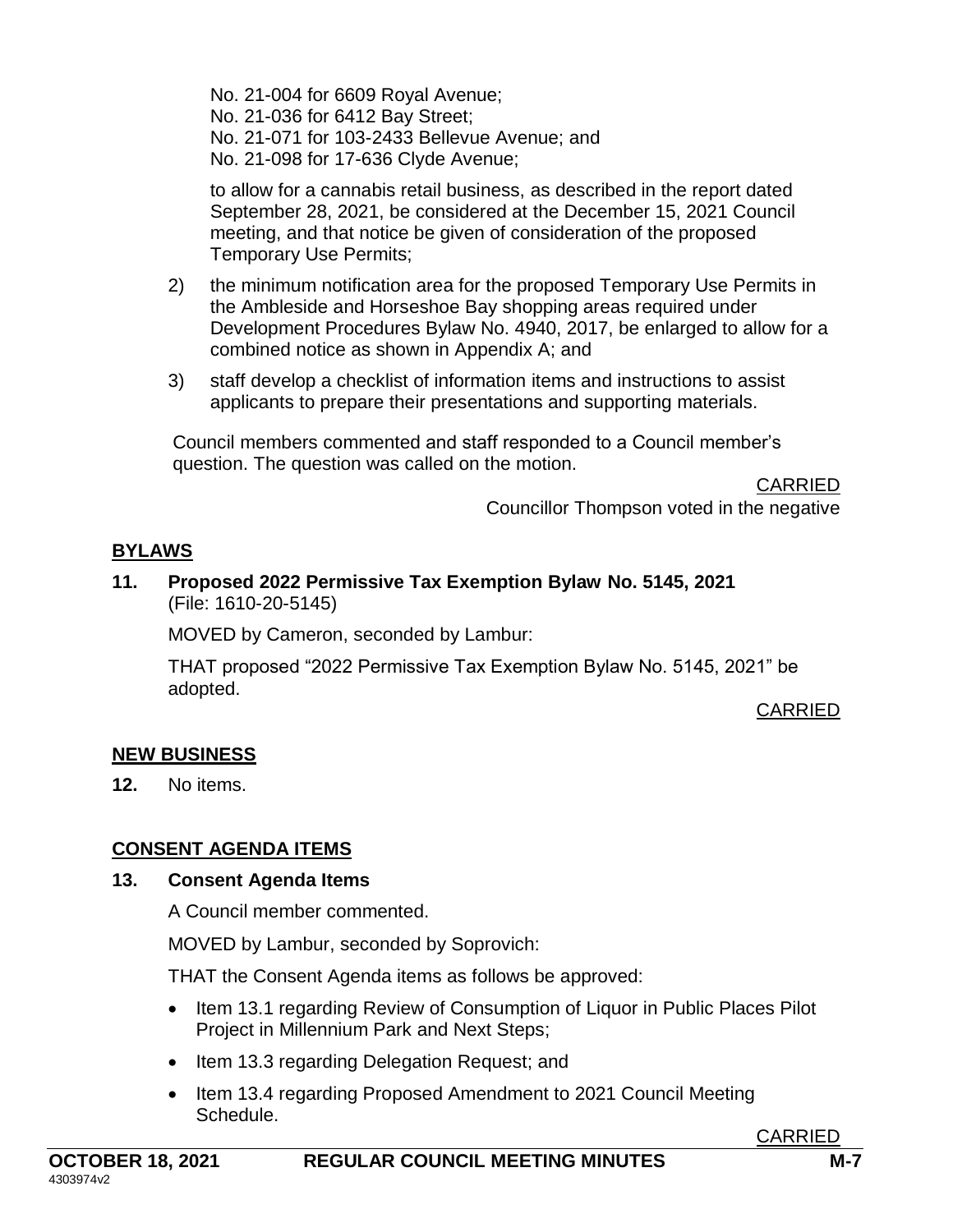The following items were approved in the Consent Agenda.

### **13.1. Review of Consumption of Liquor in Public Places Pilot Project in Millennium Park and Next Steps** (File: 2160-03-MIPA1)

THAT

- 1. consumption of liquor at Millennium Park, as outlined in "Consumption of Liquor in Public Places Bylaw No. 5118, 2021", be permitted to continue beyond October 31, 2021; and
- 2. staff be directed to amend "Consumption of Liquor in Public Places Bylaw No. 5118, 2021" to include additional locations within District of West Vancouver parks.

# **13.3. Delegation Request** (File: 0120-30)

THAT the delegation request from Middle Peace Clinical Counselling Society, regarding Psych-Educational Programs for the Farsi Speaking Community, be approved.

## **13.4. Proposed Amendment to 2021 Council Meeting Schedule** (File: 0120-01)

THAT

- 1) the November 8, 2021 regular Council meeting be held via electronic communication facilities only;
- 2) the Municipal Hall Atrium be designated as the location where the public may attend to hear, or watch and hear, the November 8, 2021 regular Council meeting proceedings; and
- 3) a designated municipal officer, or that person's deputy, be in attendance at the Municipal Hall Atrium for the November 8, 2021 regular Council meeting.

The following Consent Agenda Item 13.2 was excluded from the Consent Agenda for debate.

**13.2. Proposed Amendment to the Fees and Charges Bylaw to Extend the Removal of Fees for Temporary Outdoor Patios and Extension of Dundarave Road Reallocation** (File: 1610-20-5158)

A Council member commented.

MOVED by Cameron, seconded by Soprovich:

THAT

1. In response to the ongoing COVID-19 pandemic, the opportunity for West Vancouver businesses to create temporary patios (including eating/drinking areas and outdoor retail space) under the District's temporary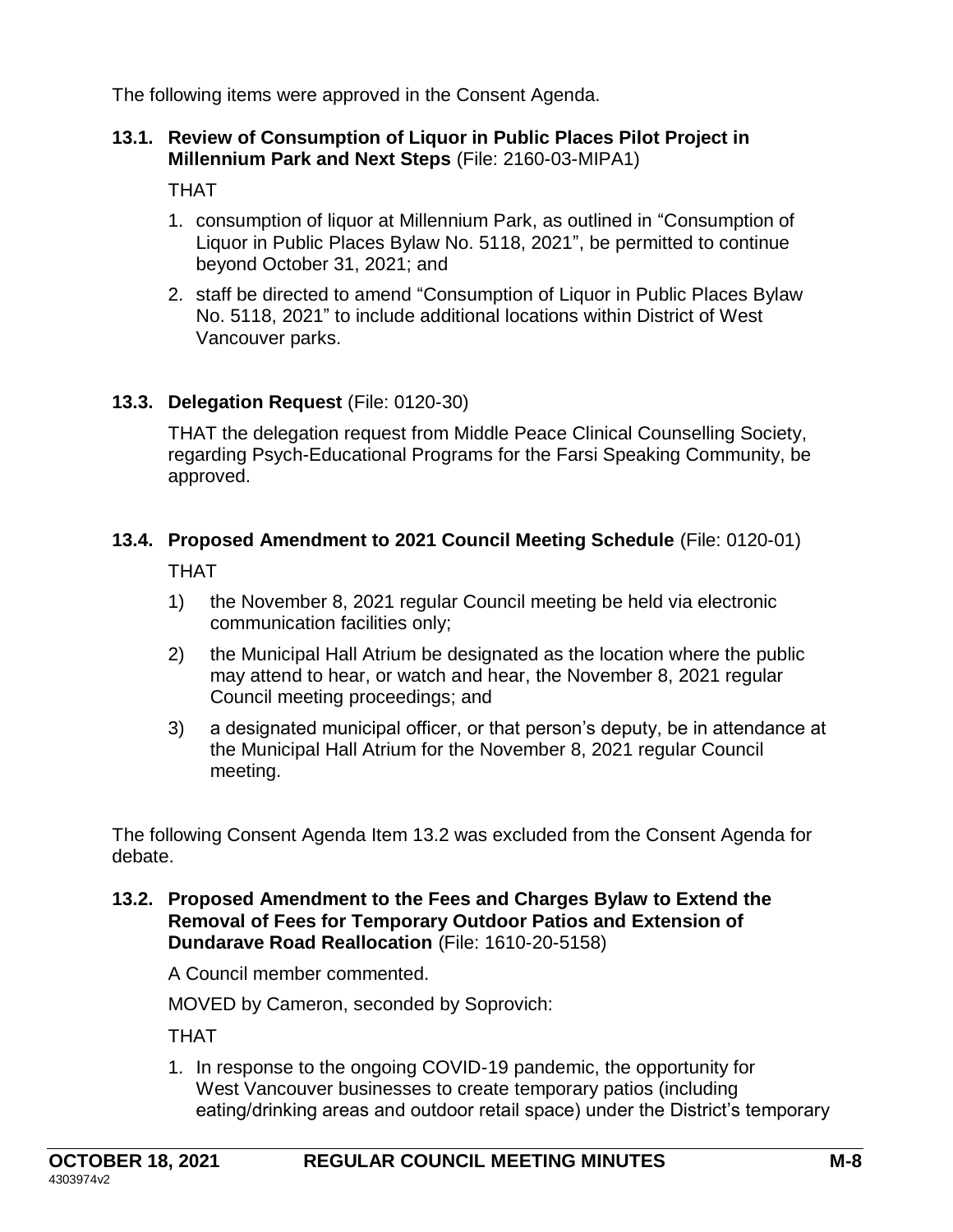outdoor business areas program be extended until October 15, 2022, subject to provincial regulations being extended to this date or beyond;

- 2. In connection with this program and any patios (including eating/drinking areas and outdoor retail space) permitted thereunder:
	- a. to the extent that any temporary patio created under this program impacts the applicant's ability to comply with on-site parking requirements specified in the District of West Vancouver "Zoning Bylaw No. 4662, 2010", temporarily suspend enforcement of such requirements until the earlier of October 16, 2022, subject to provincial regulations being extended to this date or beyond, and the date on which Council adopts a resolution to cancel such suspension; and
	- b. temporarily suspend enforcement of the requirement to obtain development or other permits in connection with temporary patios, other than a licence of occupation where the temporary patio will be located on District property, until the earlier of October 16, 2022, subject to provincial regulations being extended to this date or beyond, and the date on which Council adopts a resolution to cancel such suspension;
- 3. Proposed "Fees and Charges Bylaw No. 5025, 2019, Amendment Bylaw No. 5158, 2021" be read a first, second, and third time;
- 4. Staff continue the temporary reallocation of road space on the northern side of the 2400 block of Marine Drive, with a modification to reduce the geographic extent, as shown in Appendix B of this report; and
- 5. Staff report back before October 15, 2022 on a potential permanent approach to formalize the temporary outdoor business area program and reallocation of road space on the northern side of the 2400 block of Marine Drive.

CARRIED

## **OTHER ITEMS / NOTICES OF MOTION**

**14.** No items.

## **REPORTS FROM MAYOR AND COUNCILLORS**

### **15. Reports from Mayor and Councillors**

Councillor Thompson reported on the recent Pancakes & Pumpkin Patch event held by Enhance West Van.

Mayor Booth: reported on attendance at the recent Pancakes & Pumpkin Patch event; informed of an upcoming announcement by the Integrated North Shore Transportation Planning Project scheduled for October 19, 2021; and reported on attendance at a recent TransLink Mayors' Council meeting regarding TransLink's Transport 2050 plan.